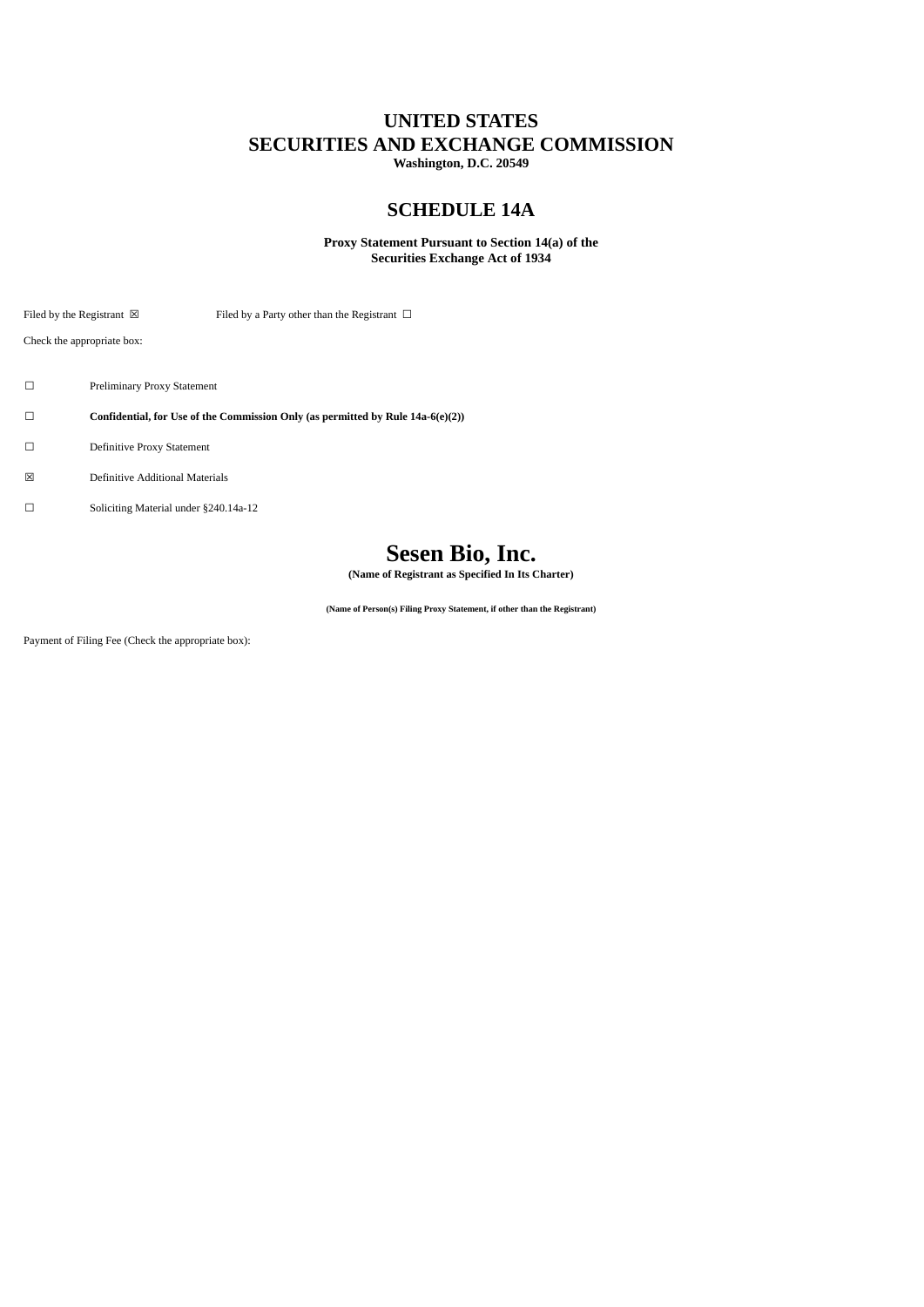$\boxtimes$  No fee required.<br>  $\Box$  Fee computed or

- Fee computed on table below per Exchange Act Rules 14a-6(i)(1) and 0-11.
	- (1) Title of each class of securities to which transaction applies:
	- (2) Aggregate number of securities to which transaction applies:
	- (3) Per unit price or other underlying value of transaction computed pursuant to Exchange Act Rule 0-11 (set forth the amount on which the filing fee is calculated and state how it was determined):
	- (4) Proposed maximum aggregate value of transaction:
	- (5) Total fee paid:

 $□$  Fee paid previously with preliminary materials.<br> $□$  Check box if any part of the fee is offset as prov

 $\Box$  Check box if any part of the fee is offset as provided by Exchange Act Rule 0-11(a)(2) and identify the filing for which the offsetting fee was paid previously. Identify the previous filing by registration statement

- (1) Amount Previously Paid:
- (2) Form, Schedule or Registration Statement No.:
- (3) Filing Party:
- (4) Date Filed: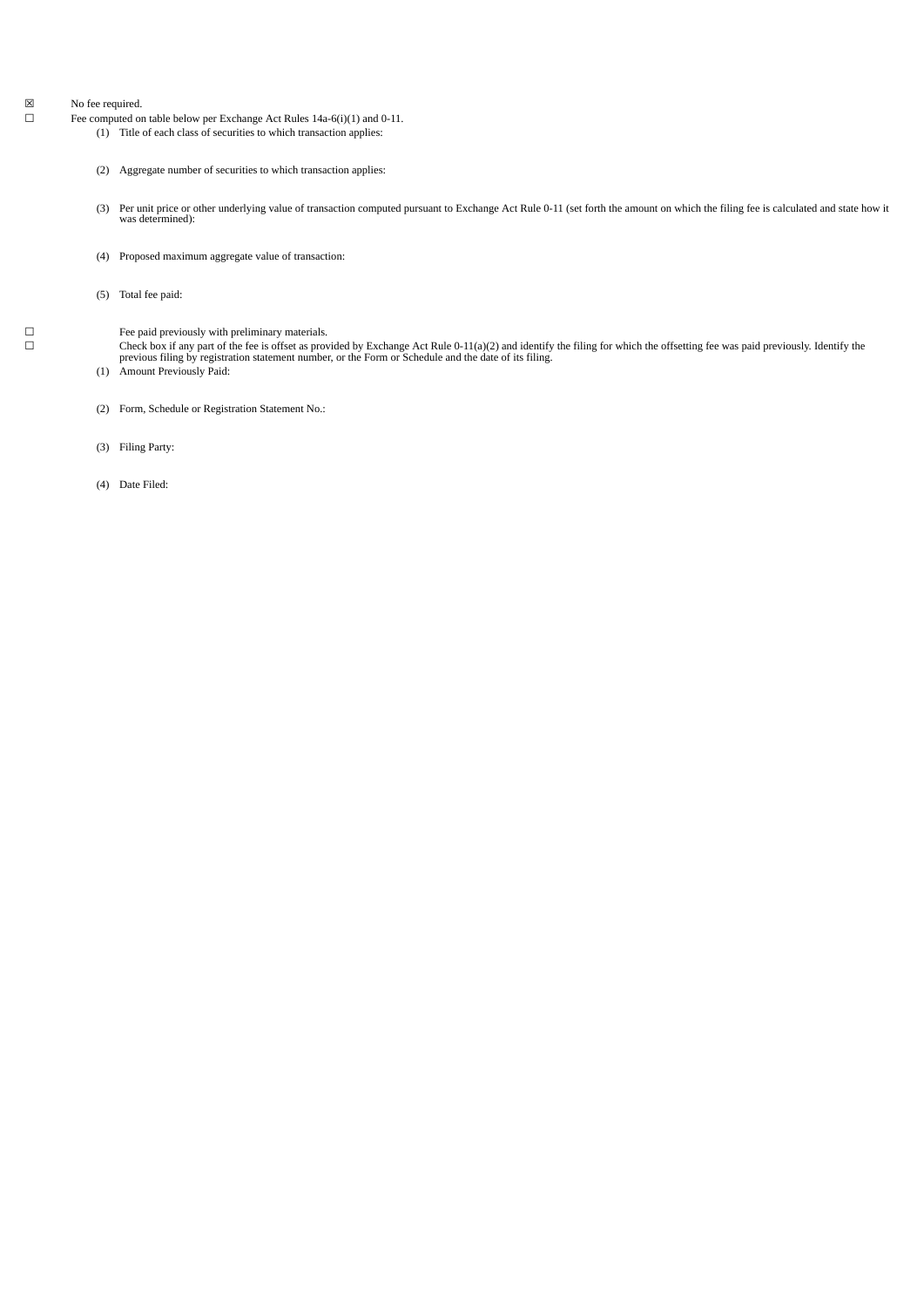

## IMPORTANT INFORMATION FOR SESEN BIO STOCKHOLDERS

Please vote your shares for the Annual Meeting of Stockholders on May 3, 2021.

Your vote may impact the value of your investment and the future of Sesen Bio.

### KEY QUESTIONS OUR STOCKHOLDERS ARE ASKING REGARDING PROPOSAL 2: TO APPROVE AN AMENDMENT TO OUR RESTATED CERTIFICATE OF INCORPORATION TO INCREASE THE NUMBER OF AUTHORIZED SHARES OF COMMON STOCK FROM 200,000,000 TO 400,000,000

| Question                                                           | Answer                                                                                                                                                                                                                                                                                                                                                                                   |
|--------------------------------------------------------------------|------------------------------------------------------------------------------------------------------------------------------------------------------------------------------------------------------------------------------------------------------------------------------------------------------------------------------------------------------------------------------------------|
| Why is Sesen Bio<br>requesting an<br>additional 200M<br>shares?    | We have not requested an increase in the number of authorized shares of common stock since our initial<br>public offering in 2014 and, as a result, we currently have only 14,004,699 shares of common stock<br>remaining for future issuances. We believe this number is insufficient for us to execute strategic initiatives<br>that are intended to drive value for our stockholders. |
|                                                                    | We believe increasing our number of authorized shares by 200M will provide us with the flexibility<br>necessary to execute on our strategy as we transition into a commercial, revenue-generating company, while<br>avoiding significantly less favorable sources of funding. We strongly believe this to be in the best interests<br>of Sesen Bio and our stockholders.                 |
|                                                                    | We do not have any specific plans for the proposed increase in authorized shares other than the corporate<br>purposes outlined in the proxy statement. However, potential uses of funds generated by issuing these<br>additional shares include, but are not limited to, the following:                                                                                                  |
|                                                                    | Funding our ongoing operations, including the commercial launch of Vicineum in the U.S., if<br>approved by the U.S. Food and Drug Administration;                                                                                                                                                                                                                                        |
|                                                                    | Providing equity incentives to attract and retain valuable employees, officers or directors; and<br>$\bullet$                                                                                                                                                                                                                                                                            |
|                                                                    | Advancing potential pipeline programs that have significant potential value.<br>٠                                                                                                                                                                                                                                                                                                        |
|                                                                    | Based on management's current estimates, we believe this increase will be enough for us to achieve<br>corporate profitability, which is our most important short-term goal, and we are hopeful this may be the last<br>time the Company needs to request additional shares.                                                                                                              |
| If Proposal 2 passes,<br>will this dilute my<br>existing position? | The proposed increase to the number of authorized shares of common stock WILL NOT by itself dilute our<br>current stockholders or affect the number of shares outstanding; it will merely provide us with the flexibility<br>necessary to raise additional capital using equity securities, if and when such opportunities may arise.                                                    |
| What will happen if<br>Proposal 2 does not<br>pass?                | If Proposal 2 does not pass, Sesen Bio will be severely limited in continuing to pursue effective strategies to<br>access capital in the public and private markets. We will also be severely limited in our ability to execute<br>strategic initiatives that are intended to drive value. Both limitations would likely severely harm our<br>business and stockholder value.            |
| What happens if I<br>don't vote?                                   | If you don't vote or you abstain, it may count the same as a vote AGAINST Proposal 2.                                                                                                                                                                                                                                                                                                    |
| Who can help me<br>vote?                                           | Our proxy solicitor, Okapi Partners, can assist you with voting your shares and any questions you may have.<br>Please see below for their contact information.                                                                                                                                                                                                                           |
| If I vote against<br>Proposal 2, can I<br>change my vote?          | YES. If you would like to change your vote, you may do so.<br>If you are the "record holder" of your shares, you must:<br>Submit a new proxy via the Internet or phone by following the instructions on the enclosed proxy<br>٠<br>card; or                                                                                                                                              |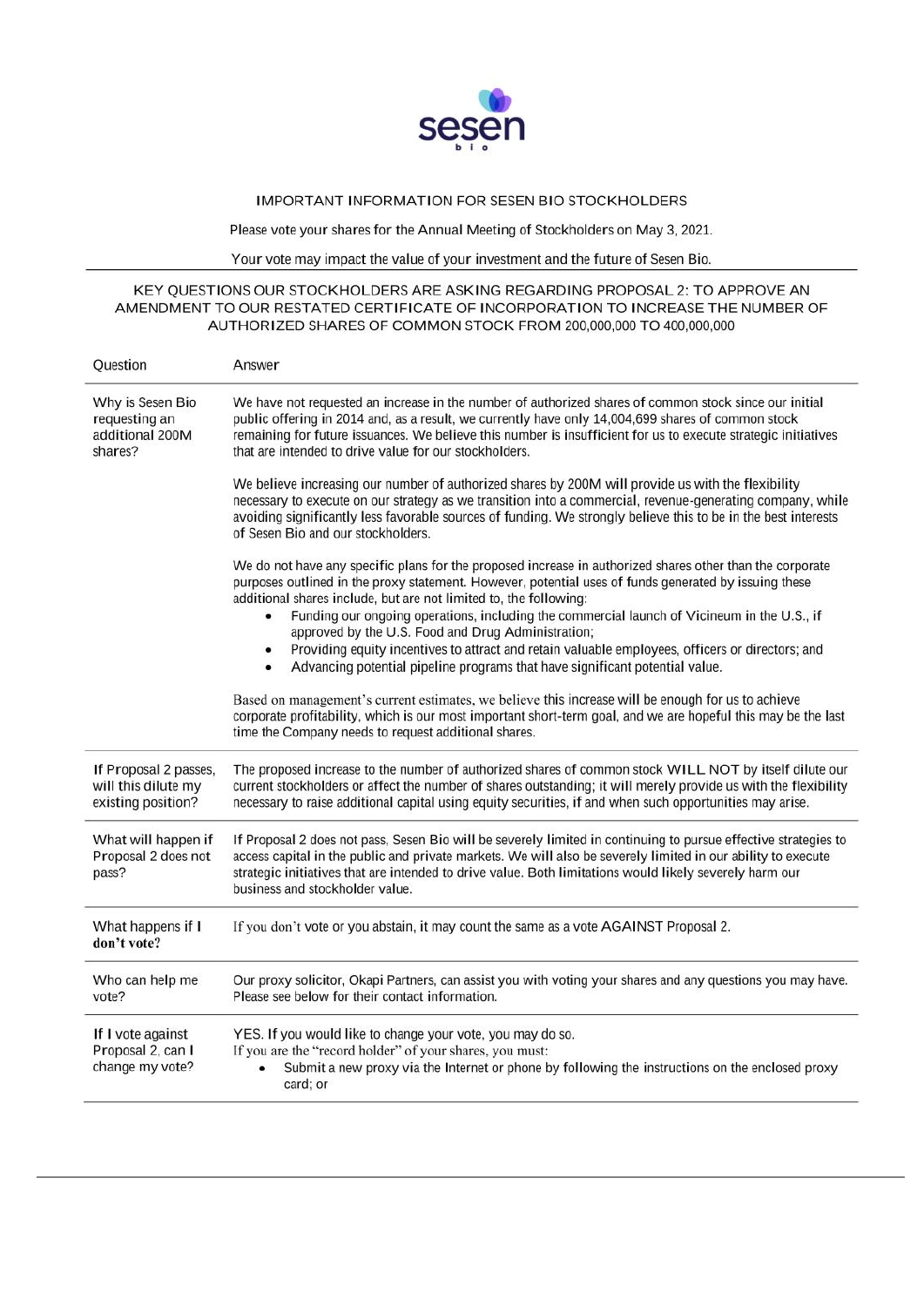- Sign another proxy card and arrange for delivery of that proxy card by mail by 11:59 pm Eastern Daylight Time, the day before the 2021 Annual Meeting; or
- Vote during the 2021 Annual Meeting through www.proxydocs.com/SESN.

If your shares are held in "street name," you must:

- Follow the instructions provided by your broker, bank or nominee to change your voting instructions: or
- If you have obtained a legal proxy from your broker, bank or other nominee giving you the right to vote your shares at the 2021 Annual Meeting, attend the 2021 Annual Meeting and vote through www.proxydocs.com/SESN.

The last instruction we receive from you prior to the closing of the polls is what will be counted. Your vote is important, so please vote today!

Our proxy solicitor, Okapi Partners, can assist in this process as well. Please see below for their contact information.



#### Where to Find Additional Information

On March 25, 2021, Sesen Bio, Inc., referred to herein as the Company, filed a definitive proxy statement with the Securities and Exchange Commission, or SEC, in connection with the 2021 Annual Meeting of Stockholders, such proxy statement and any supplements or amendments thereto, referred to as the Annual Meeting Proxy Materials. The Annual Meeting Proxy Materials contain important information about the 2021 Annual Meeting. Stockholders are urged to read the Annual Meeting Proxy Materials carefully. Stockholders are able to obtain free copies of the Annual Meeting Proxy Materials and other documents filed with the SEC by the Company through the web site maintained by the SEC at www.sec.gov and at https://ir.sesenbio.com/financial-information/sec-filings. The Company, its directors and executive officers may be deemed participants in the solicitation of proxies from stockholders in respect of the 2021 Annual Meeting. Detailed information regarding the identity of participants, and their respective interests in the Company by security holdings or otherwise, are set forth in the definitive proxy statement for the Annual Meeting.

#### Cautionary Note on Forward-Looking Statements

This communication contains forward-looking statements, including, but not limited to, the Company's belief that the remaining shares of common stock available for future issuance will impact its ability to execute strategic initiatives, the Company's belief that Proposal 2, if approved, will provide the flexibility necessary to execute its strategy and avoid significantly less favorable sources of funding, the Company's beliefs regarding its ability achieve corporate profitability and any need to request additional shares in the future, potential uses for the additional shares of common stock, if Proposal 2 is approved, and potential effects of Proposal 2, if approved, including, the potential dilutive effect of future issuances of our common stock on our current stockholders. These forward-looking statements are based on the Company's current expectations and inherently involve significant risks and uncertainties. The Company's actual results and the timing of events could differ materially from those anticipated in such forward-looking statements as a result of these risks and uncertainties. A further description of the risks and uncertainties relating to the business of the Company is contained in the Company's most recent annual report on Form 10-K filed with the SEC. The Company undertakes no duty or obligation to update any forward-looking statements contained in this communication as a result of new information, future events or changes in its expectations.